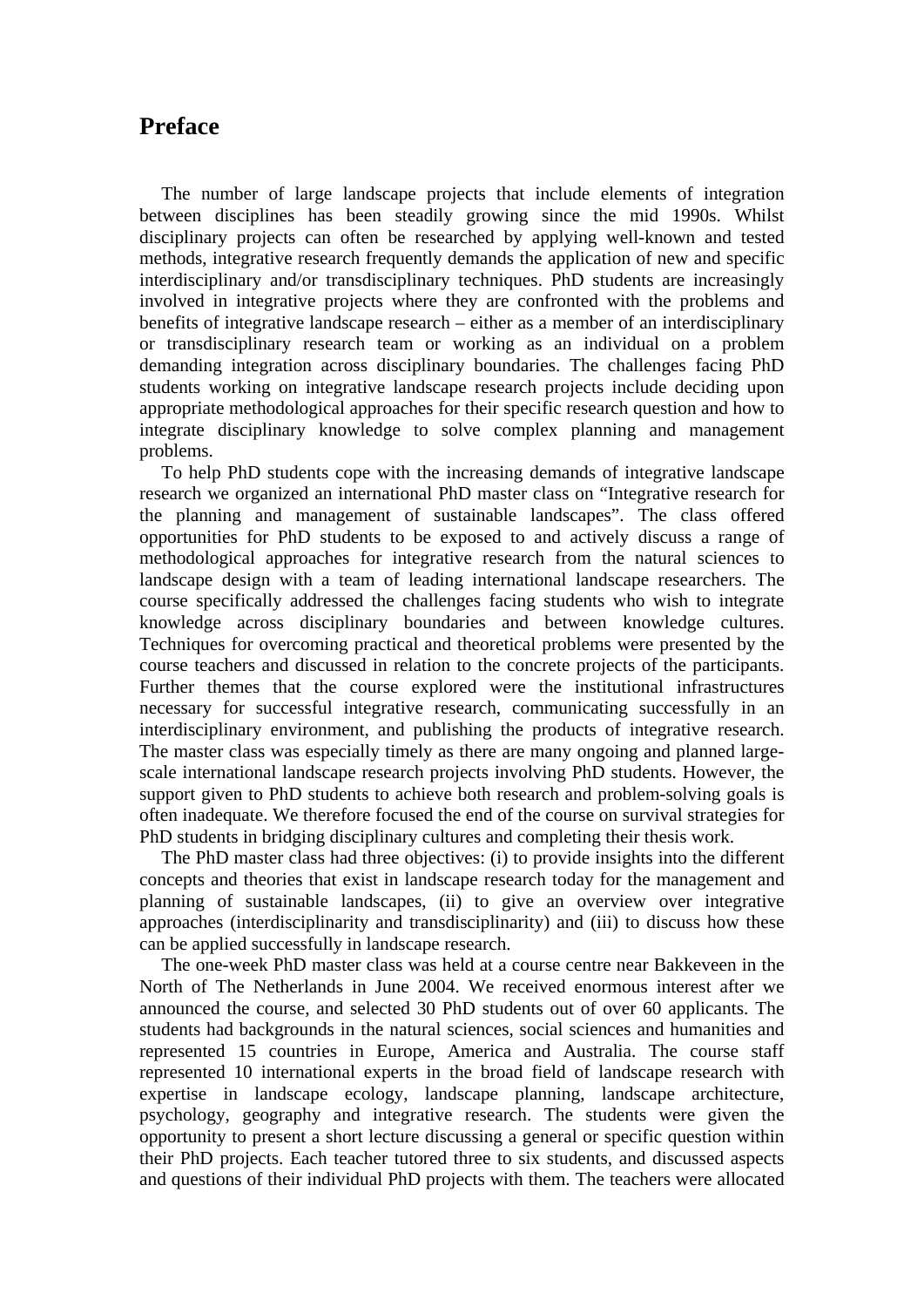to the students in advance according to their expertise. Teachers presented lectures covering different aspects of integrative research and thus contributed to a broad overview of the theme of the master class. Prior to the class, the students had to submit a paper related to one aspect of their PhD project. The paper was discussed with the class and reviewed by the tutors.

Course themes and student projects covered a wide range *from landscape research to landscape planning*. We discussed aspects of *integration*, where potentials but also problems were identified. We had debates about the epistemological challenges of integrating different knowledge cultures, took a critical look at stakeholder involvement and talked about towards which end and to what degree integrative research should proceed. We discussed aspects of *education*, especially in relation to PhD students. What are the challenges facing PhD students and how can they master the different demands? We also discussed aspects of *application*. When and how can we use integrative research concepts and how do we identify when we are moving between research and practice? We debated scientific as well as artistic concepts and tools for management and planning of landscapes, quality of green-blue networks and socio-economic as well as psychological approaches of valuing landscapes. Finally, we approached the question of how to be successful in reaching integration in landscape research projects.

This book – *From Landscape Research to Landscape Planning: Aspects of Integration, Education and Application* – is the outcome of this international PhD master class. It contains four parts with chapters related to integration, education and application. Only selected papers were included and all papers had to pass a review process.

We are most grateful to the funding institutions of Wageningen University and Research Centre that supported the PhD master class and the publication of this book: the Land Use Planning Group, Wageningen Initiative for Strategic Innovation, Mansholt Graduate School, and the WIMEK research school. Especially, we would like to thank Dr Rob Bogers from Frontis – Wageningen International Nucleus for Strategic Expertise for his inspiring and motivating support at the master class and in the publishing process. Special thanks go to the reviewers of the enclosed book chapters. Their work was much appreciated. We also would like to express gratitude to the PhD students at the class. They worked hard before, during and after the course and through this, contributed in a large part to the success of the PhD master class. Finally, big thanks to our colleagues Jack Ahern, Marc Antrop, Terry Hartig, Richard Hobbs, David Miller and Janet Silbernagel – they have devoted a lot of time and passion to the class and this book; our gratitude also to Nick Winder, who contributed to the book with an invited paper. Thank you, all.

The editors,

*Bärbel Tress Gunther Tress Gary Fry Paul Opdam* 

Wageningen and Ås, December 2004